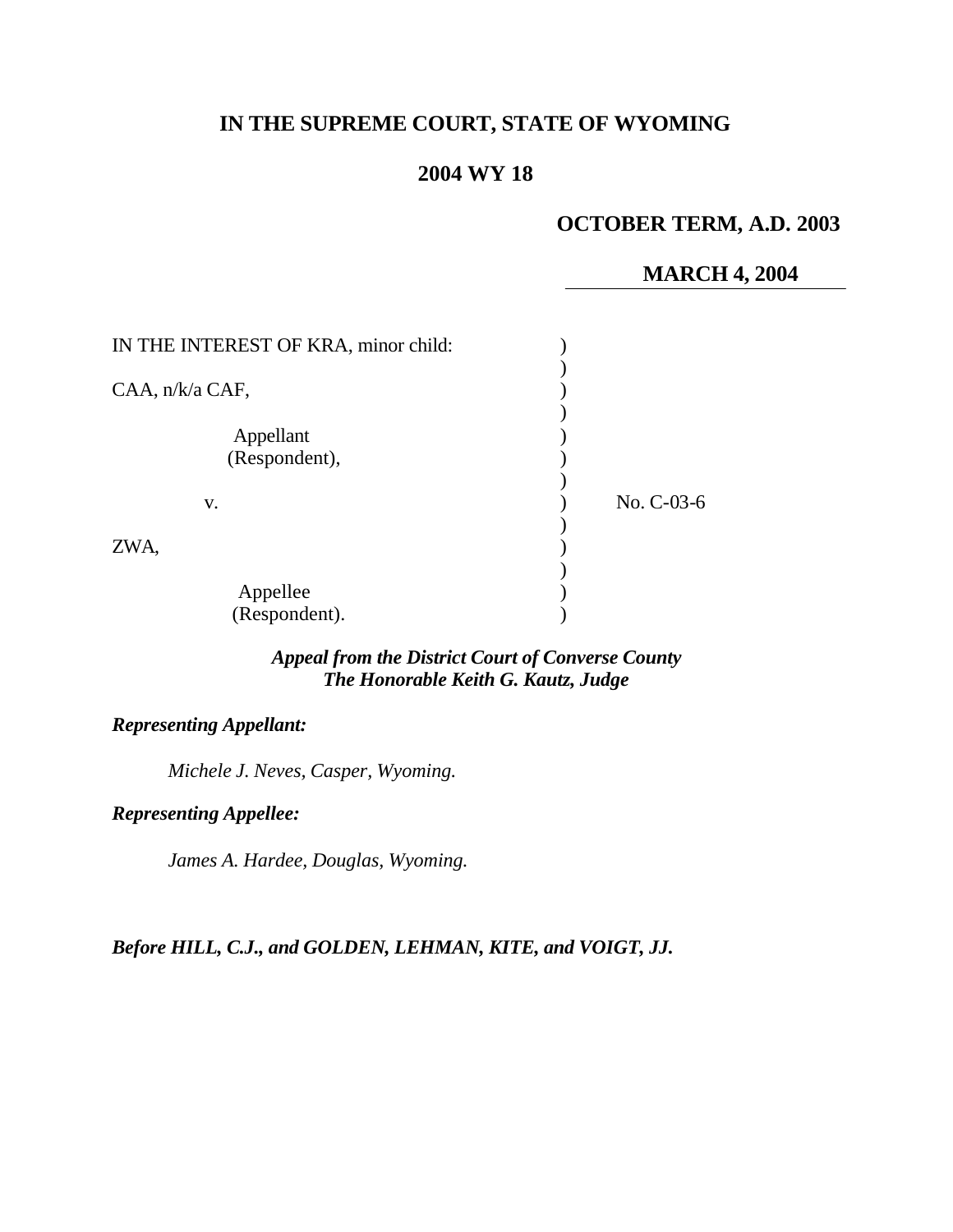### **VOIGT, Justice.**

[¶1] KRA was born to ZWA (Father) and CAF (Mother), an unmarried couple who separated shortly thereafter. This case began as an action to establish paternity. Paternity was established and shared custody, alternating weekly, was ordered. Mother appeals, claiming that the district court's findings of fact are insufficient and unsupported by the record, and that shared custody is not in the child's best interests. We will affirm.

## *ISSUES*

[¶2] Mother presents the following issues:

- I. Whether the trial court failed to make specific findings of fact and conclusions of law pursuant to Rule 52 of the Wyoming Rules of Civil Procedure.
- II. Whether the trial court's decision was contrary to the evidence.
- III. Whether the trial court's decision was in the best interests of the minor child.

Father raises two issues:

- 1. Is the January 31, 2003 order of the district court, which continues the temporary order issued March 4, 2002, an appealable order as required by Wyoming Appellate Rules 1.04 and defined by Wyoming Appellate Rule 1.05?
- 2. If the order is appealable, did the trial court abuse its discretion in ordering continued shared custody?

# **FACTS**

[¶3] Mother and Father met while he was finishing his senior year of high school. They dated for a time and Father then moved into the trailer where Mother and her daughter from a previous marriage lived. Shortly thereafter, Father left for the National Guard and Mother moved out of the trailer into her parents' home. Mother then contacted Father and informed him that she was pregnant. Upon returning from his service with the National Guard, Father moved in with Mother and her parents. After living with Mother's parents for a time, the couple, along with Mother's daughter, moved to Wright, where KRA was born. Three months later, Mother left Wright with the two children and returned to her parents' home in Douglas. After a failed attempt at reconciliation, Mother and Father went their separate ways. Father purchased a home in Douglas and obtained employment as a "hot oiler" in an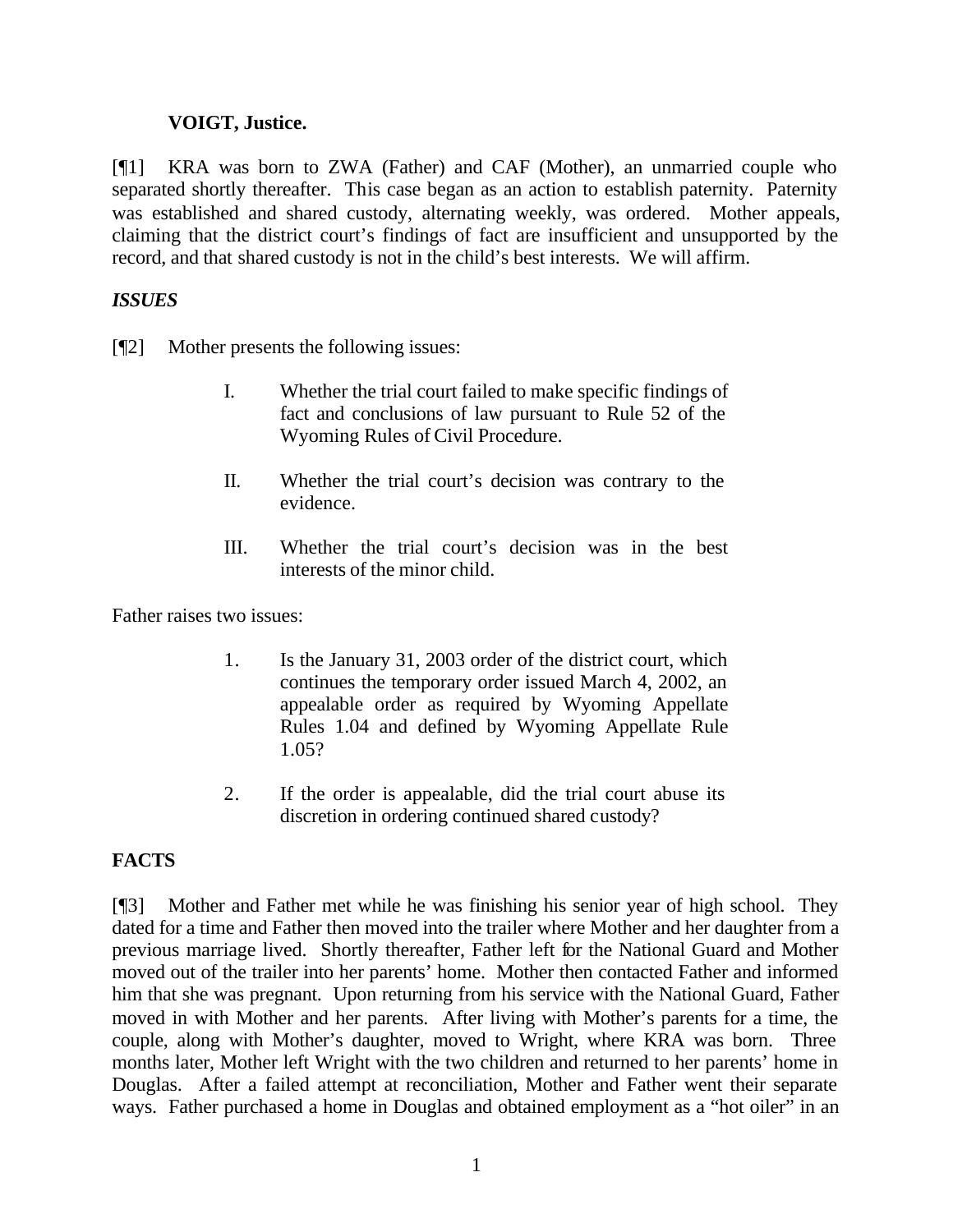oil field, and Mother married and returned to Wright, where her new husband worked and had a home.

[¶4] In August of 2001, the Department of Family Services filed a paternity action. After genetic testing confirmed Father's paternity, he filed a Petition to Establish Custody and Visitation. On March 4, 2002, a custody and support hearing was held. Because Mother appeared *pro se*, the district court stayed the proceedings to allow Mother to obtain counsel and entered a temporary order for custody and support. The temporary order directed Father to pay \$137.50 per month in child support, and prescribed shared custody in alternating weeks.

[¶5] This order remained in effect until December 12, 2002, when the parties appeared again. Both parties argued that they should be awarded primary custody. Mother contended that as a stay-at-home-mom she was better suited to care for KRA than Father, whose employment required him to leave KRA with a babysitter. Mother also argued that the shared custody arrangement is difficult for KRA because KRA and Mother's other daughter have bonded and the children are upset when they are apart. Finally, Mother expressed concern that Father did not properly attend to KRA's medical needs and that he returned her from visits dirty, hungry, thirsty, with smelly hair and dirty fingernails, and without proper clothing for cold weather.

[¶6] Father urged the district court to award him primary custody, claiming that if Mother were awarded sole custody, she would attempt to deny him visitation. Father claimed that Mother had encouraged her other daughter to disparage her father, and that Mother had influenced her other daughter to become estranged from her father. Father also stated that he worried Mother would tell KRA things that were not true, causing her to be "confused and emotionally and mentally unstable . . .." Father also indicated that Mother had not finished high school, and expressed concern that she would not properly stress the importance of education.

[¶7] At the end of the hearing, the district court requested that the parties submit findings of fact and conclusions of law, which they did. On January 31, 2003, the district court issued its Order for Custody and Visitation with Findings of Fact and Conclusions of Law. The order briefly outlined the relevant facts, stated the parties' respective strengths and weaknesses with regard to parenting, and then concluded:

> 1. Neither party is clearly more or less capable of providing for [KRA] than the other. [Father] likely would provide a better atmosphere for [KRA] to have a relationship with both her parents, but his work schedule would require him to rely significantly on babysitters. [Mother] is able to provide personal care for [KRA], and [KRA] would live with her sister in [Mother's] custody. However, [Mother] may deprive her daughter of a complete, emotionally secure relationship with her father.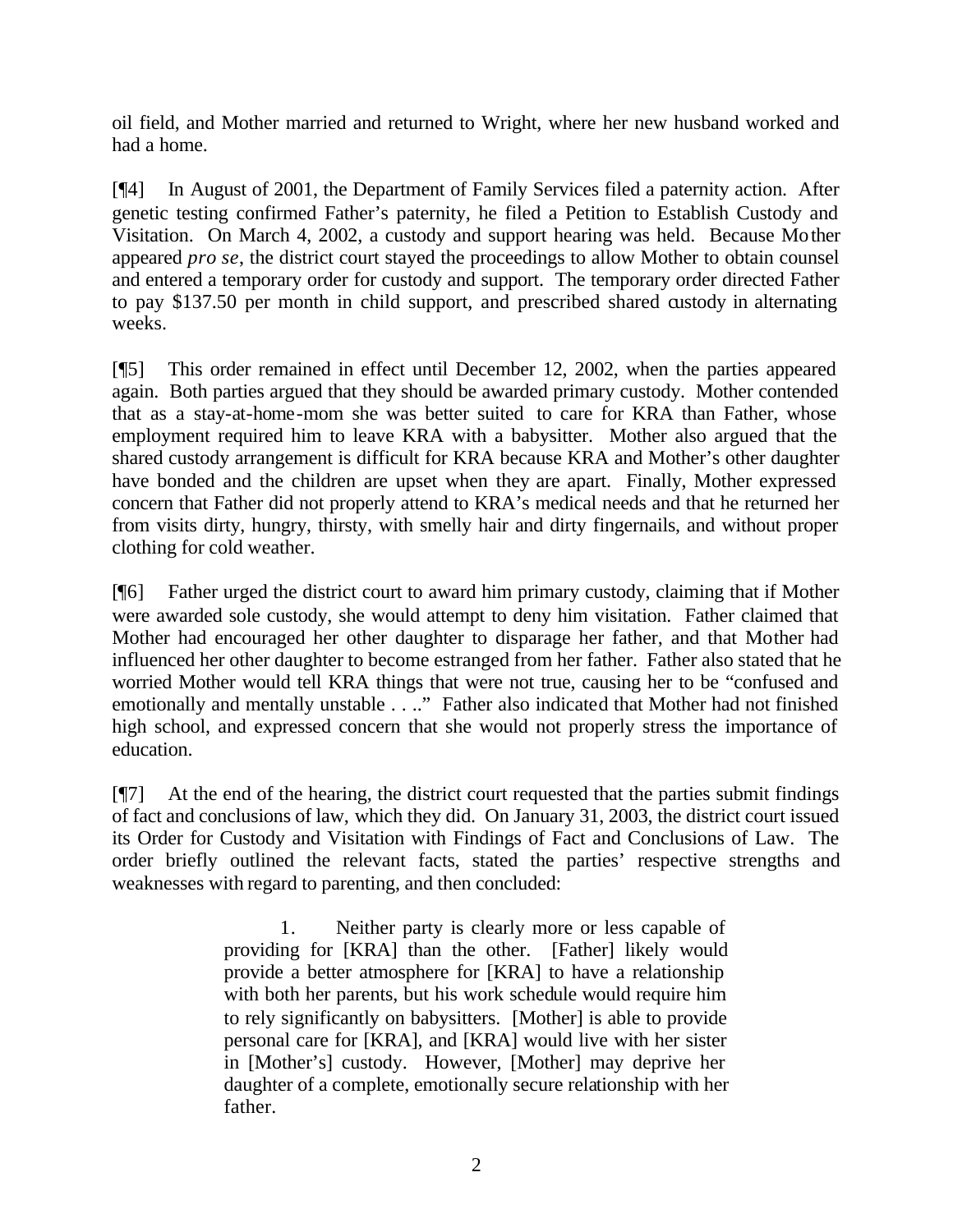2. Each party should complete a co-parenting class within sixty (60) days of the date of this decision.

3. [KRA] has been able to maintain a good relationship with both of her parents and her sister under the existing shared custody arrangement. The shared custody arrangement meets [KRA's] needs better than sole custody with either parent would.

4. It is in [KRA's] best interest that the current Temporary Order establishing joint/shared custody be continued until three months prior to [KRA's] eligibility to enter Kindergarten in the school district of either parent. The time for an exchange of custody should be modified to 3:00 p.m. on Sunday.

5. The existing child support computations are accurate and should be continued.

Mother appeals from this order.

#### *STANDARD OF REVIEW*

We have previously reiterated the well recognized standard of review for custody determinations:

> "Custody, visitation, child support, and alimony are all committed to the sound discretion of the district court. It has been our consistent principle that in custody matters, the welfare and needs of the children are to be given paramount consideration. The determination of the best interests of the child is a question for the trier of fact. 'We do not overturn the decision of the trial court unless we are persuaded of an abuse of discretion or the presence of a violation of some legal principle.'" *Fink*  [*v. Fink*], 685 P.2d [34,] 36 [(Wyo. 1984)]."

*Reavis v. Reavis*, 955 P.2d 428, 431 (Wyo. 1998) . . .. Judicial discretion is a composite of many things, among which are conclusions drawn from objective criteria; it means exercising sound judgment with regard to what is right under the circumstances and without doing so arbitrarily or capriciously. *Pace v. Pace*, 2001 WY 43, ¶ 9, 22 P.3d 861, ¶ 9 (2001); *Vaughn v. State*, 962 P.2d 149, 151 (Wyo.1998).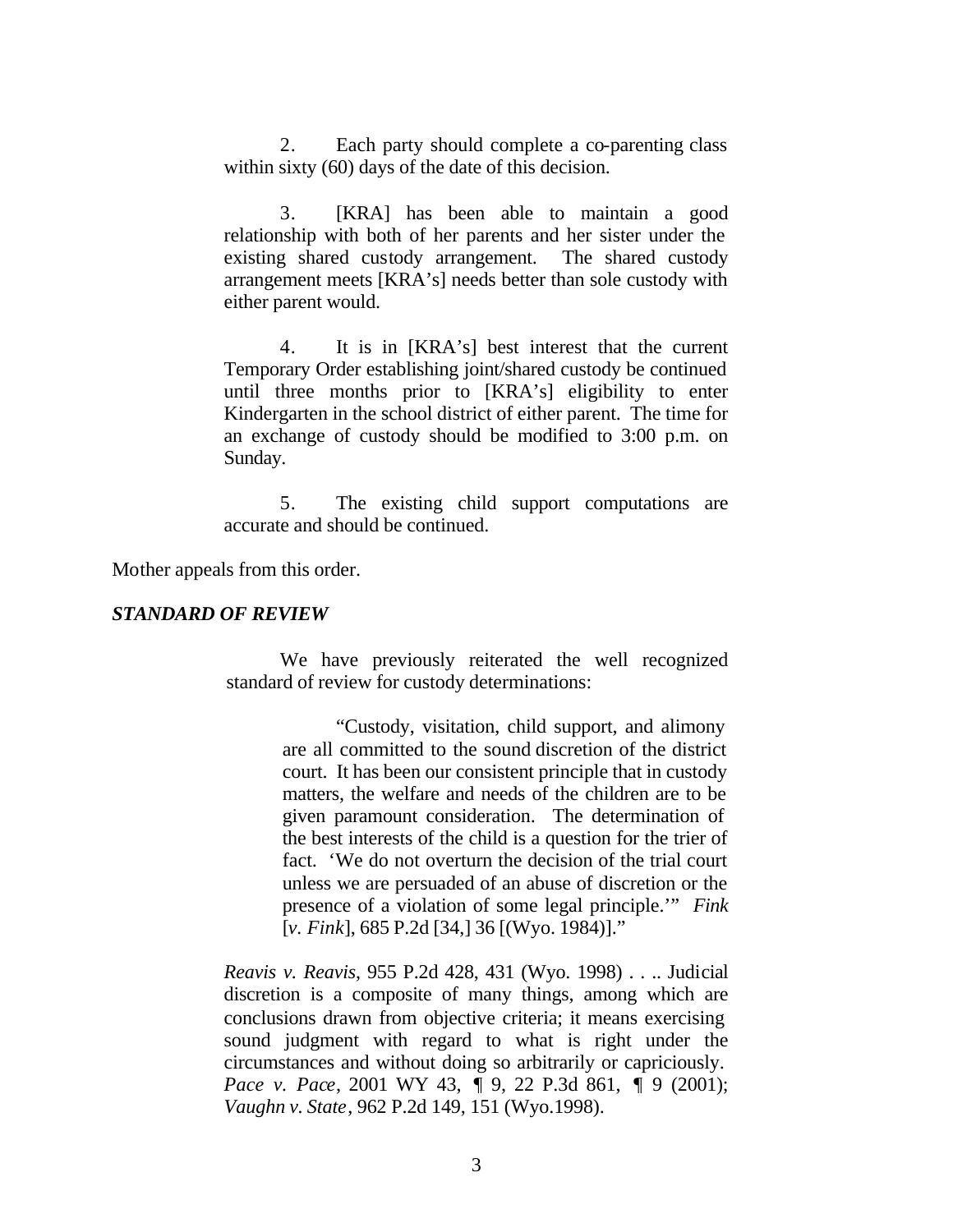"Our review entails evaluating the sufficiency of the evidence to support the trial court's decision, and we afford to the prevailing party every favorable inference while omitting any consideration of evidence presented by the unsuccessful party. We cannot sustain findings of fact not supported by the evidence, contrary to the evidence, or against the great weight of the evidence. Similarly, an abuse of discretion is present when a material factor deserving significant weight is ignored. *RDS v. GEMN*, 9 P.3d 984, 986 (Wyo.2000)."

*Pace*, at  $\P$  10.

*Produit v. Produit*, 2001 WY 123, ¶ 9, 35 P.3d 1240, 1242-43 (Wyo. 2001).

#### **DISCUSSION**

#### **IS THIS AN APPEALABLE ORDER?**

[¶8] Initially, we must address Father's contention that the district court's order is not an appealable order as defined in W.R.A.P. 1.05. Father takes issue with the following language of the order: "that the Temporary Order for custody entered in this case in March, 2002, is adopted and continued until three (3) months before [KRA] is eligible to begin Kindergarten in the school district of either parent, provided, however, that custody exchanges shall occur at 3:00 p.m. on Sunday." He contends that this order merely continues the temporary order and sets a determinable time for a final order to be entered.

[¶9] The pertinent language of W.R.A.P. 1.05 reads: "An appealable order is: (a) An order affecting a substantial right in an action, when such order, in effect, determines the action and prevents a judgment . . .." We applied this section in *Steele v. Neeman,* 6 P.3d 649, 653 (Wyo. 2000). There, the parties were attempting to modify a divorce decree. Because the mother had moved with the child to New York, subject matter jurisdiction was a concern. *Id.* at 652. Prior to a hearing on the merits, the district court issued an order establishing subject matter jurisdiction. *Id.* After the hearing on the merits, the mother appealed the court's prior order establishing jurisdiction. *Id.* The father claimed that the appeal was untimely, asserting that the order was an appealable order under W.R.A.P. 1.05, and since mother filed her notice outside the allowable thirty-day time period, her appeal should be dismissed. *Steele*, 6 P.3d at 653. We concluded that the order was not appealable under W.R.A.P. 1.05. *Steele*, 6 P.3d at 653. We stated:

> The resolution of the jurisdictional issue by the district court did not determine the merits of the controversy. This is self-evident from the fact that the very order cited by Father also sets the merits of the controversy—his petition to modify visitation—for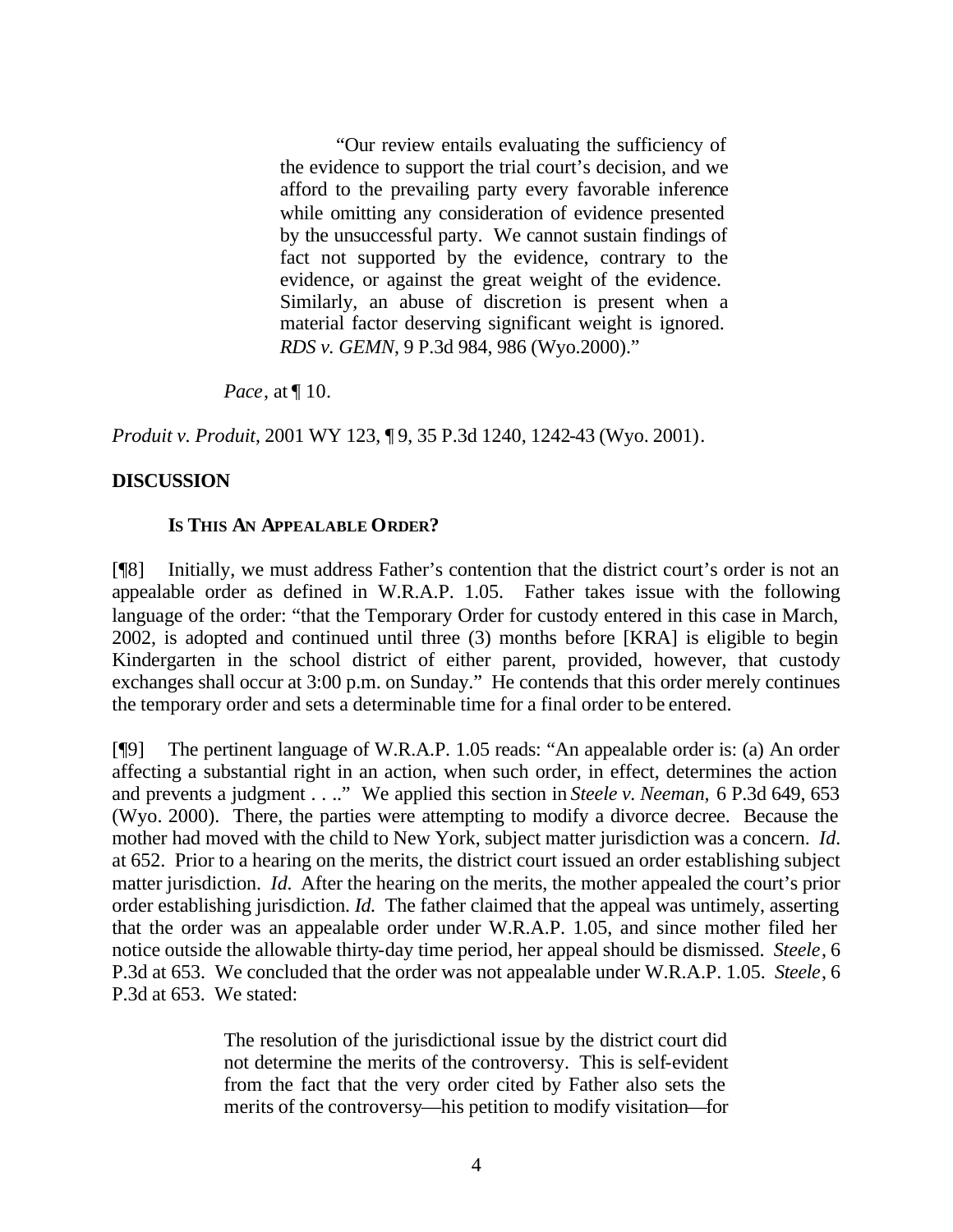hearing. Since that order did not determine the merits of the controversy and resolve all outstanding issues, it was not a final, appealable order under W.R.A.P. 1.05(a).

*Id.*

[¶10] From the language of W.R.A.P. 1.05 and the holding of *Steele*, we glean three necessary characteristics of an appealable order. It must affect a substantial right, determine the merits of the controversy, and resolve all outstanding issues. *See also Public Service Commission v. Lower Valley Power and Light, Inc.*, 608 P.2d 660, 661 (Wyo. 1980) ("a judgment or order which determines the merits of the controversy and leaves nothing for future consideration is final and appealable, and it is not appealable unless it does those things.").

[¶11] Clearly, the present order affects a substantial right as we have long recognized parents' fundamental right to "care for, educate, and associate with their children." *Matter of MLM*, 682 P.2d 982, 990 (Wyo. 1984). Likewise, the order determines the merits of the controversy. In this case, the controversy was over the issue of child support, custody and visitation. The parties presented evidence of their abilities and limitations with respect to these issues, and the district court's order made specific findings with regard to these issues. The order adequately addressed the merits of the controversy.

[¶12] The final requirement is that an appealable order must resolve all outstanding issues. Father maintains that the "order is not dispositive of custody but merely maintains the status quo until such time as a proper and fully considered custody determination can be made." In domestic cases involving children, a district court can only resolve issues as they exist at the time it hears the case. Because of the dynamic nature of family relationships, district courts have continuing jurisdiction to address new issues as they may arise. Wyo. Stat. Ann. § 20- 2-204(c) (LexisNexis 2003), provides:

> A court having jurisdiction may modify an order concerning the care, custody and visitation of the children if there is a showing by either parent of a material change in circumstances since the entry of the order in question and that the modification would be in the best interests of the children . . ..

The present order resolved the issue of custody when it ordered "that the Temporary Order for custody entered in this case in March, 2002, is adopted and continued until (3) months before [KRA] is eligible to begin Kindergarten . . .." While it remains uncertain what visitation and custody arrangement will be in KRA's best interests when she begins school, the order clearly states that *currently* "[t]he shared custody arrangement meets [KRA]'s needs better than sole custody with either parent would." The order addressed child support and custody and no issues remain unresolved.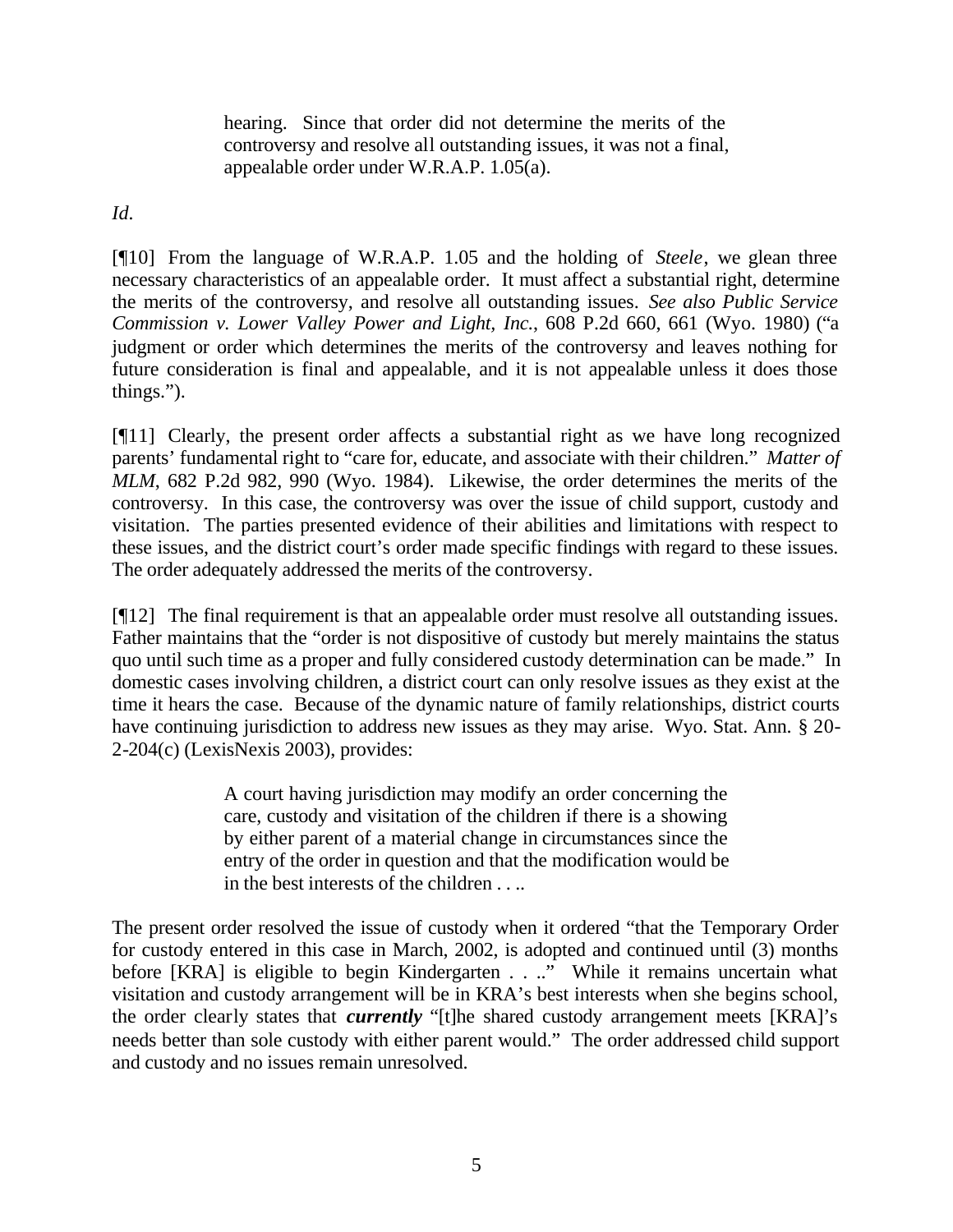[¶13] Since the order affects a substantial right, determines the merits of the controversy, and resolves all outstanding issues, we find that it is an appealable order.

#### *Mother's Arguments*

[¶14] Mother's appeal is based on three arguments. She contends that the district court failed to make findings of fact and conclusions of law as required by W.R.C.P. 52, that the district court's decision was contrary to the evidence, and that the decision was not in the child's best interests.

[¶15] Prior to the introduction of any evidence, Mother requested, pursuant to W.R.C.P.  $52<sup>1</sup>$ , that the district court make specific findings of fact and conclusions of law. The district court's final order, entitled "Order for Custody and Visitation with Findings of Fact and Conclusions of Law," clearly complies with the requirements of W.R.C.P. 52. In this order, the district court adequately outlines its findings and separately states its conclusions. We find Mother's argument on this issue to be without merit.

[¶16] Mother next argues that the district court's decision was contrary to the evidence. Mother's appellate brief lists each of the district court's findings and conclusions individually, and then states whether she accepts or disputes them. With every disputed finding, she presents an argument why the finding is inaccurate, generally focusing only on evidence that supports her position and ignoring any contrary evidence. To argue successfully that the decision was contrary to the evidence, Mother must demonstrate that a material factor deserving significant weight was ignored or that a finding was contrary to the evidence or against the great weight of the evidence. In re MS, 9 P.3d 984, 986 (Wyo. 2000) (quoting Reavis v. Reavis, 955 P.2d 428, 431 (Wyo. 1998)). This can be a difficult task, considering we "'afford to the prevailing party every favorable inference while omitting any consideration of evidence presented by the unsuccessful party.'" In re MS, 9 P.3d at 986 (quoting Reavis, 955 P.2d at 431). We have stated that "[t]he trial judge is in the best position to assess the credibility of witnesses and weigh their testimony, and, thus, this Court

l  $1$  W.R.C.P. 52 reads, in pertinent part:

(Emphasis added.)

<sup>(</sup>a) *General and special findings by court*. - Upon the trial of questions of fact by the court, or with an advisory jury, it shall not be necessary for the court to state its findings, except generally for the plaintiff or defendant, *unless one of the parties requests it before the introduction of any evidence, with the view of excepting to the decision of the court upon the questions of law involved in the trial, in which case the court shall state in writing its special findings of fact separately from its conclusions of law;* provided, that without such request the court may make such special findings of fact and conclusions of law as it deems proper and if the same are preserved in the record either by stenographic report or by the court's written memorandum, the same may be considered on appeal. Requests for findings are not necessary for purposes of review.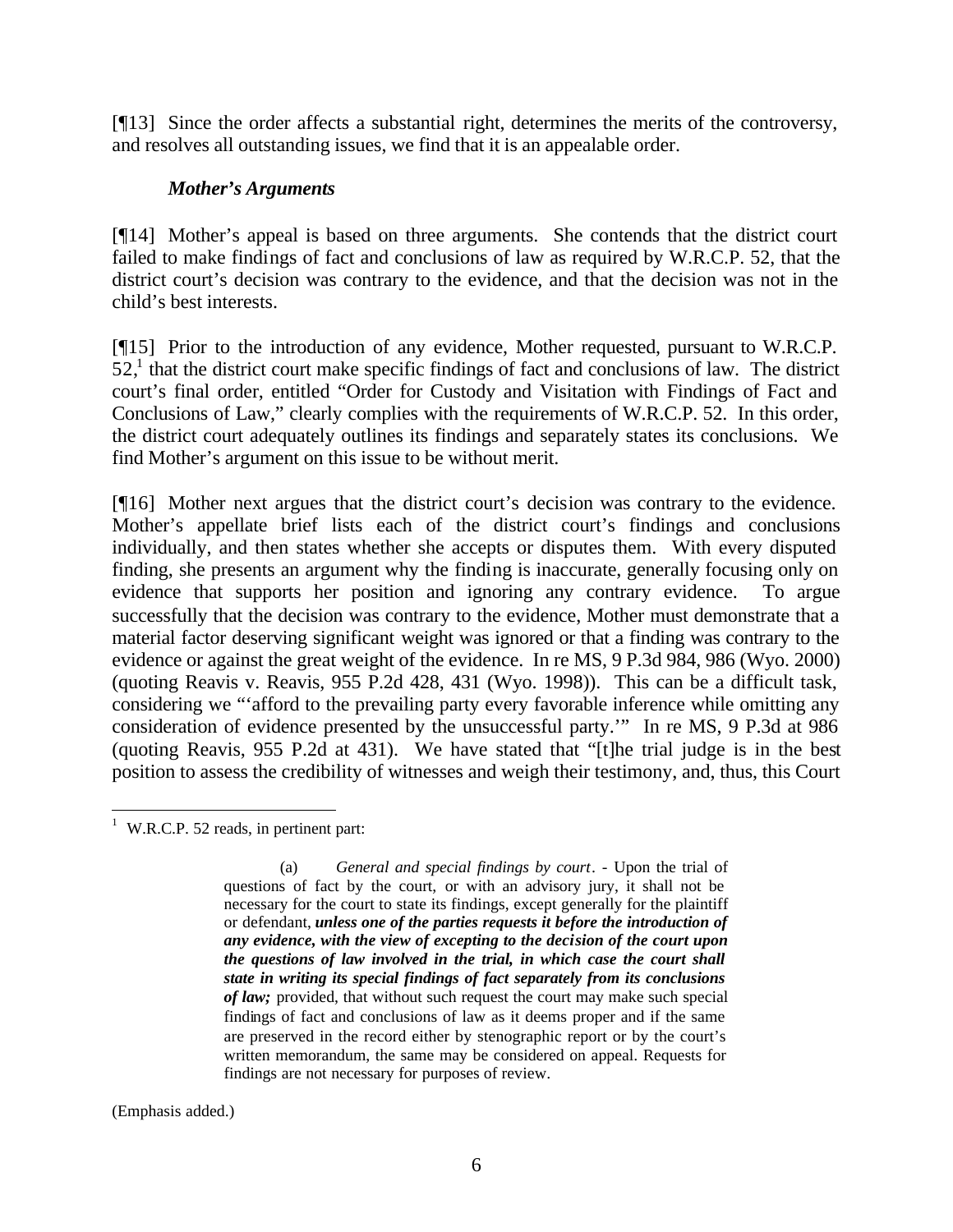accords considerable deference to the trial judge's findings." Clark v. Clark, 980 P.2d 821, 823 (Wyo. 1999). While the district court's final order may not have characterized every fact as Mother would have liked, or articulated every one of Mother's strengths and Father's weaknesses, the record indicates that both Mother and Father are capable of providing KRA adequate care and support, and that the shared custody arrangement is working well and allows both parents adequate parenting time to develop a relationship with KRA. We find nothing in the record demonstrating that the district court's decision was contrary to the evidence.

[¶17] Finally, Mother argues that the district court's decision was not in KRA's best interests. Mother contends that the weekly alternating shared custody arrangement, where the parents are living seventy miles apart, and which results in KRA being with her stepsister only every other week, is not in KRA's best interests.

[¶18] Fashioning a custody arrangement that will best serve the child's best interests is within the discretion of the trier of fact. Produit, 2001 WY 123, ¶ 9, 35 P.3d at 1242-43 (quoting Reavis, 955 P.2d at 431). We have stated:

> The best interests of the children is the primary consideration when parental custody matters are being determined. Fanning v. Fanning, 717 P.2d 346, 352 (Wyo.1986). "[T]he 'goal to be achieved is a reasonable balance of the rights and affections of each of the parents, with paramount consideration being given to the welfare and needs of the children.'" Love v. Love, 851 P.2d 1283, 1287 (Wyo.1993) (quoting Leitner v. Lonabaugh, 402 P.2d 713, 720 (Wyo.1965)).

Dowdy v. Dowdy, 864 P.2d 439, 440 (Wyo. 1993). The district court must order a custody arrangement that will most adequately serve the child's best interests. While there are instances where shared custody may be appropriate, we have consistently held that we do not favor such an arrangement. Produit, 2001 WY 123, ¶ 15, 35 P.3d at 1244; Reavis, 955 P.2d at 432; Martin v. Martin, 798 P.2d 321, 322 (Wyo. 1990).

> There are several reasons for our reluctance to embrace the concept, but first and foremost is the recognition that stability in a child's environment is of utmost importance to the child's well-being, and divided custody places the stability of a child's environment at risk. Whether termed "divided," "shared," or "joint" physical custody, "a measure of instability is inherent" in the arrangement. Gurney [v. Gurney], 899 P.2d [52] at 55  $[(Wyo.1995)]$ . We do not dispute that there may be cases where joint or shared physical custody may approximate the former family relationships more closely than other custodial arrangements, or for other good reason may be in the best interests of the children.However, divided physical custody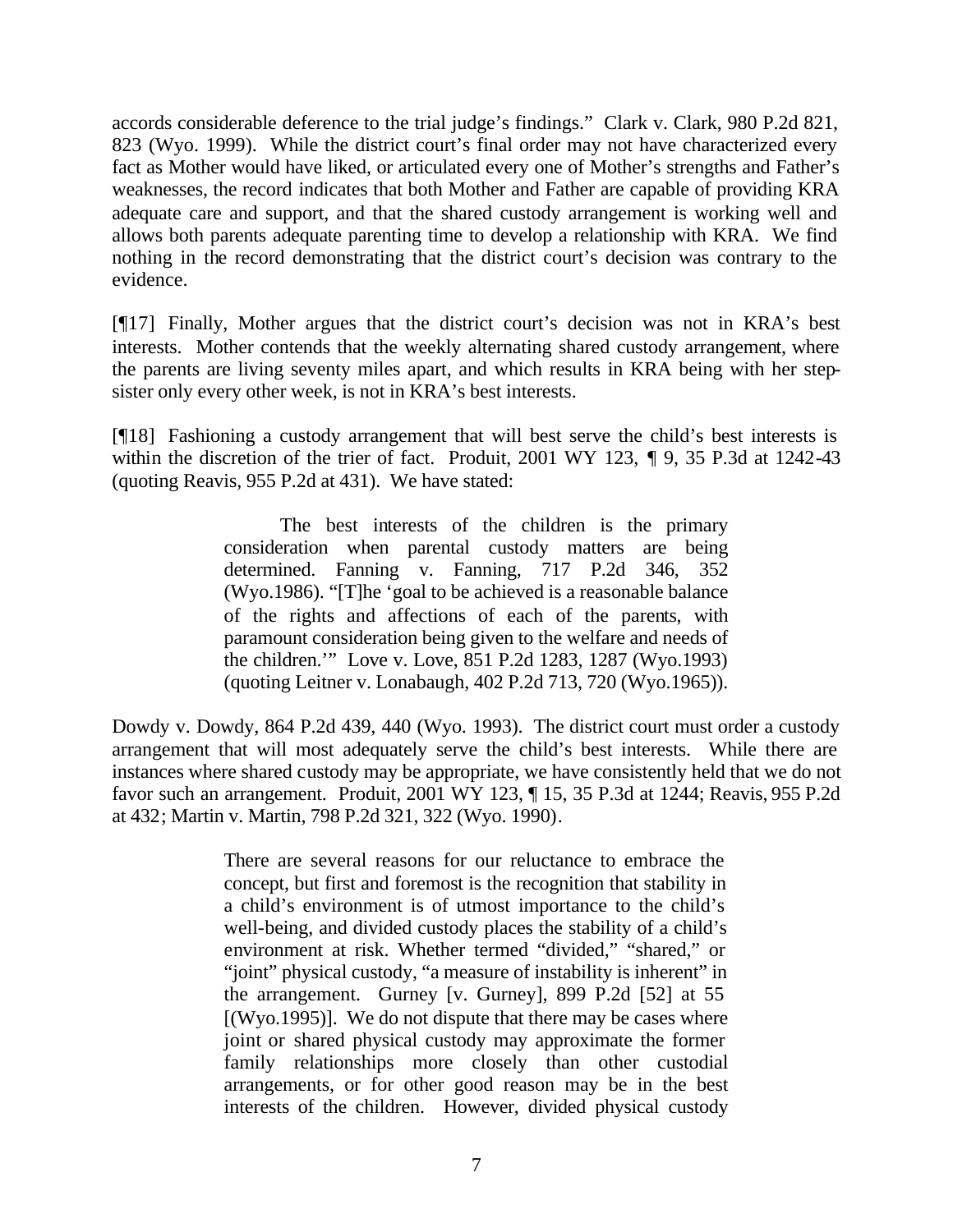may not be indiscriminately substituted for an award of sole custody to one parent in order to appease one party.

Reavis, 955 P.2d at 432. In Reavis, the district court ordered shared custody stating that this arrangement would promote "'an ongoing, strong and healthy parent to child relationship between both mother and father.'" Id. at 432. We reversed, finding nothing in the record to support that notion. Id.

[¶19] Here, unlike Reavis, the record demonstrates good reason that shared custody is in KRA's best interests, and that shared custody most closely approximates the former family relationship. At trial, Father presented evidence that if Mother was given primary custody, she would attempt to alienate KRA from him.

> Q (By [Father's attorney]) [Father], when you were cohabitating with [Mother] and [her other daughter], did you observe [Mother] and [her other daughter] discussing [her other daughter's] father?

> A I know [Mother] has not, really, ever talked directly to [her other daughter] about her father, but she would talk to me, call him names and things like that, and [her other daughter] would be right there. I know that she has taught [her other daughter] to call her dad spic, and has taught her to call her dad fucker.

> I know [her other daughter] has told her dad that he is not her dad.

> Q [Father], do you have any concerns about what might happen with your daughter if she is left in that environment?

> A That is a lot of my concern. I feel that [KRA] if she is with [Mother] will be told certain things that aren't–that are not [true], be told lies, that she will grow up confused and emotionally and mentally unstable through a lot of them, reactions, and/or, things that [Mother] may tell her.

> I feel that just the whole emotional and mental stability of everyone on, it seems like, on her side of the family, doing a lot of one week be best friends, next week be worst enemies. I feel that that's unstable for [KRA]. She's – I am just, I guess worried that she will be taught things, and told things that are not the truth and that it could truly hurt her emotionally later on.